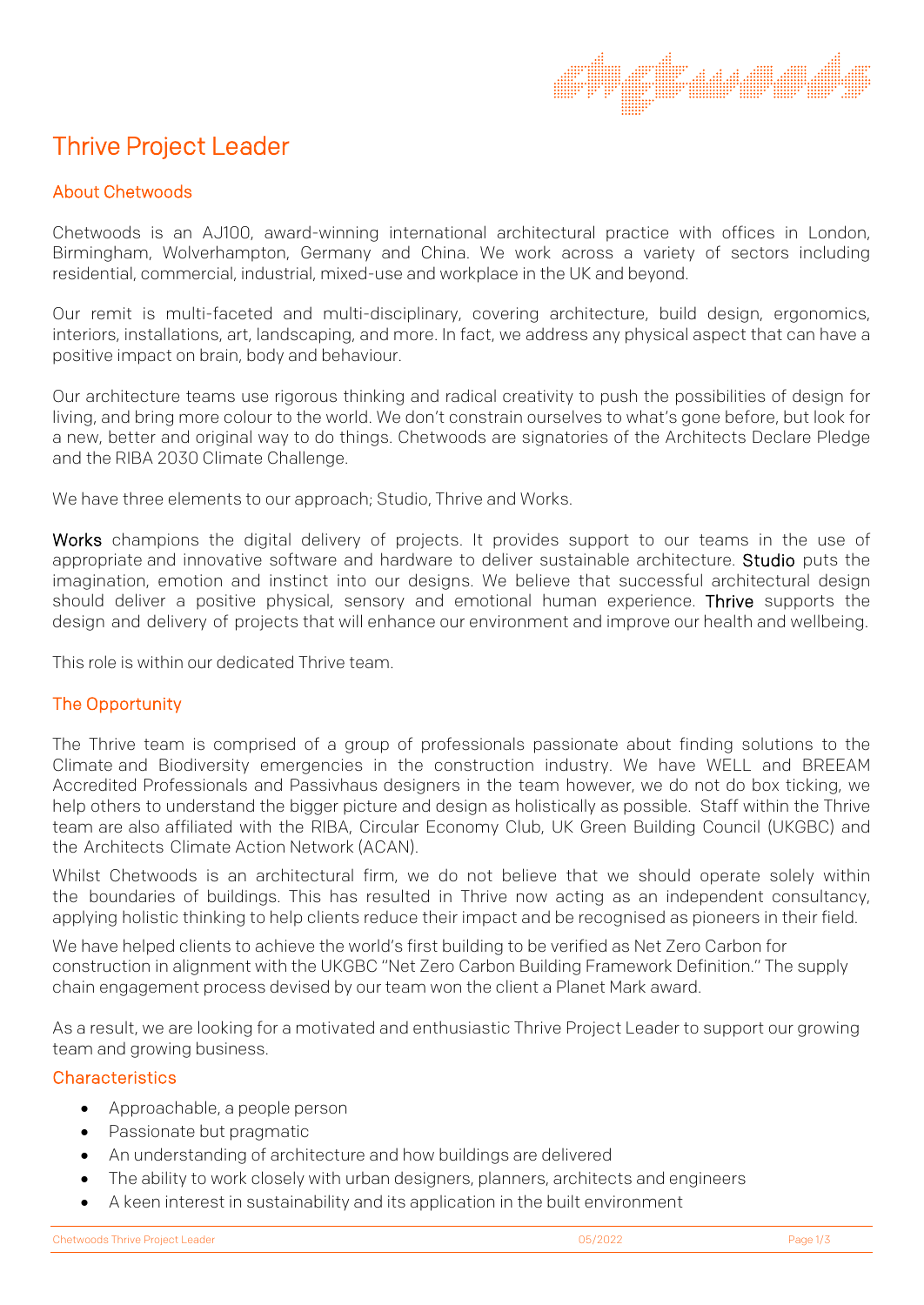

- Have good project management skills
- Well organised and good at time keeping
- A willingness to occasionally travel to other Chetwoods offices or to visit clients
- InDesign, Illustrator and PowerPoint experience
- Revit and CAD experience helpful but not necessary
- An interest in Life Cycle analysis and One Click LCA
- Is either a BREEAM Assessor/ AP or is keen to train in this area immediately
- An interest in the WELL Building Standard, BREEAM, Passivhaus and other sustainability accreditation schemes. It is not essential to have expertise in these fields, training will be provided where necessary.

#### The tasks that may be expected within the role:

- Report to the Thrive Director/ Thrive Associate
- Decision making in the absence of the Thrive Director or Associate
- Be well versed in the Thrive vision as part of Chetwoods and as a separate consultancy
- Help to induct new employees
- Attend all CPDs and ask key questions
- Input into our solutions library
- Potential to become a BREEAM Assessor/ WELL AP. Offer assistance as BREEAM AP to project teams.
- Create and manage templates for BREEAM and WELL accreditation submissions
- Attend project design forums with the Thrive hat on
- Disseminate information from the UK Green Building Council
- Keep an eye out for events/ talking opportunities
- Put presentations together
- Run Sustainability workshops
- Potential to speak at industry events, giving presentations and sitting on panels
- Attend seminars (locally & virtually) and feedback
- Help teams to produce project appraisals
- Collate data from the contractor for Client Sustainability reports
- Stay up to date with the latest sustainability news
- Update our tools and templates
- Write journal posts

A candidate will need to be within commuting distance of either our London or Birmingham offices. We practice flexible home/ office working however we generally expect staff to be in the office at least three days a week for the social/collaborative experience.

Please apply if you are a candidate who is looking for a purposeful career. You will be supporting Chetwoods in delivering architecture that is a force for good and helping businesses to understand how they can make a difference.

Salary: Negotiable depending on experience